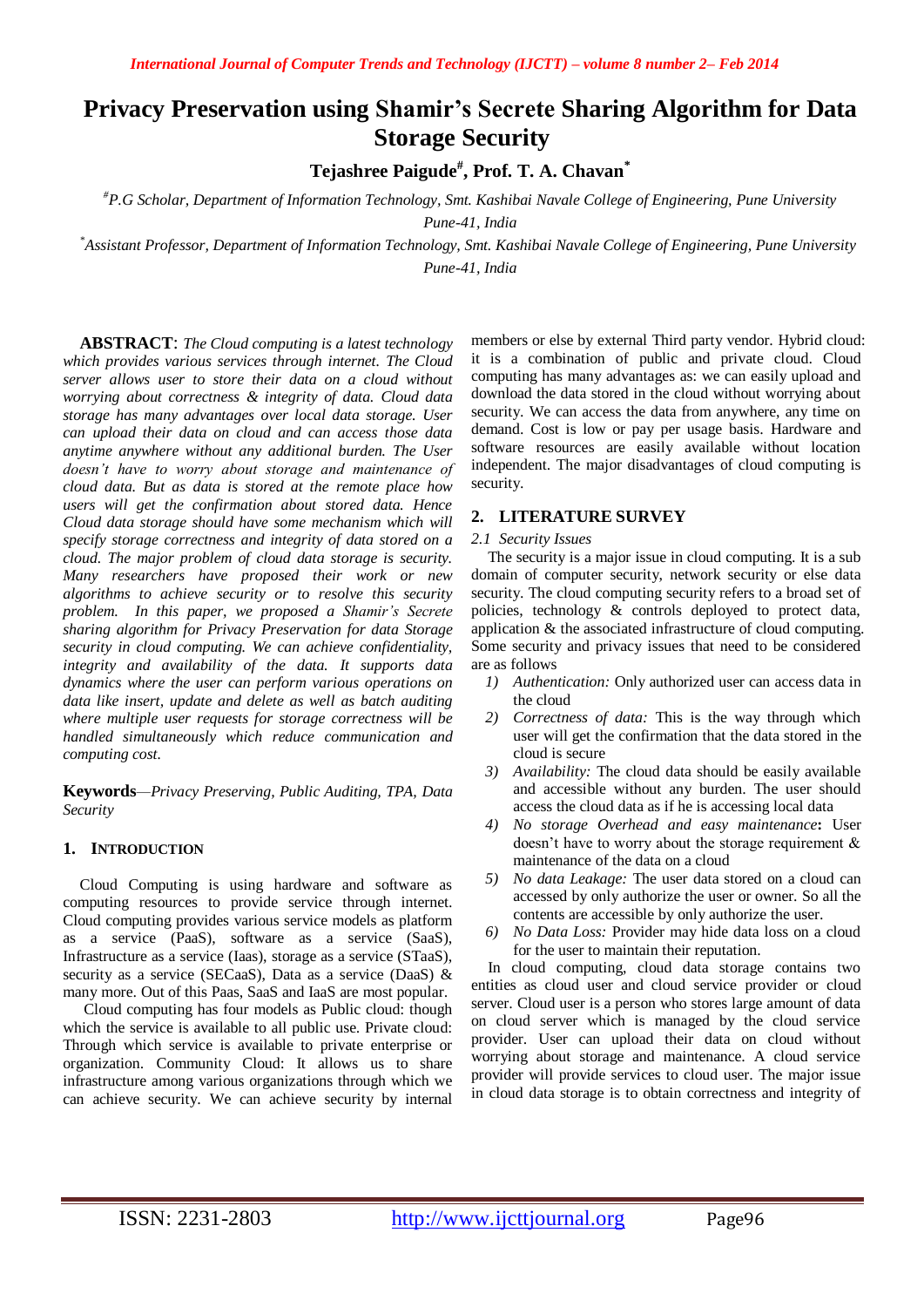data stored on the cloud. Cloud Service Provider (CSP) has to provide some form of mechanism through which user will get the confirmation that cloud data is secure or is stored as it is. No data loss or modification is done.

Security in cloud computing can be addressed in many ways as authentication, integrity, confidentiality. Data integrity or data correctness is another security issue that needs to be considered. The proposed scheme [4] specifies that the data storage correctness can be achieved by using SMDS (Secure Model for cloud Data Storage). It specifies that the data storage correctness can be achieved in 2 ways as 1) without trusted third party 2) with trusted third party based on who does the verification.



Fig 1: Cloud Architecture

It provides data confidentiality in two stages as 1) Data at rest 2) Data in transmission.

*1) Data at rest:* Symmetric key encryption technique (i.e. AES, TDES, and DES) are recommended which are secure but more time consuming.

*2) Data in transmission:* Secure Socket Layer (SSL) protocol is used for integrity verification. It uses a two different hash function such as Secure Hash Algorithm (SHA1) for digital signature and Message Digest (MD5) is a cryptographic hash function which is used to check the data integrity.

Balkrishna and Hoka address problem of access control using cryptographic techniques which degrades performance and increase the computation cost of managing all keys at Cloud Server and at the user[13][22]. They proposed Diffie Hellman key exchange scheme for sharing symmetric key securely. Researchers of [4] specify way to achieve storage correctness without Trusted Third Party (TTP). Following are major goals of proposed schemes as

- CS neither should learn any information from user's data nor should misuse the same.
- The User selects the encryption option for their data
- Secure key management
- Flexible access right managements
- It aims to achieve light weight integrity verification process for checking the unauthorized change in the original data without requesting a local copy of the data.

It uses public key encryption technique to encrypt the data for data storage correctness. It achieves the following goals as

data confidentiality, security, light weight verification, key management, access right and no data duplication.

The proposed scheme is compared with different cloud service providers like cloudseal, cloud zone, Venus & EPPS. It uses symmetric encryption which provides confidentiality, integrity, and verification With low cost. It also provides authentication for data owner and access control through which only authorized user can access the data.

The correctness of data can be violated due to internal and external threats and CSP may hide data loss or damage from users to maintain a reputation. Major security issues associated with cloud user and CSP are as follows

*1) Cloud Service Provider (CSP):* Organization or enterprises provide various services to cloud users. Confidentiality and integrity of cloud data should be maintained by CSP. The Provider should ensure that user's data and application are secured on a cloud. CSP may not leak the information or else cannot modify or access user's content. The attacker can log into network communication [9].

*2) Cloud Server (CS):* The cloud server where data being stored and accessed by cloud data owner or users. Data should not be accessed by unauthorized users, no data modification or no loss of data.

3) *Cloud User:* Attackers can access basic information like username and password [9]. Key management is major issue in encryption techniques. Data dynamic issues need to be considered by CSP.

Cloud Computing Threads [9] are as follows:

- Spoofing Identity Theft
- Data Tempering Threat
- Repudiation Attack
- Information Disclosure on up/download Intra-Cloud
- Denial of Service Attack
- Log In

To achieve security, we can handover our data to a third outsource party who will specify the correctness and integrity of the cloud data. Hence, new concept arrives as Third party auditor (TPA) who will audit the user data stored on the cloud, based on the user's request. In this case, the Cloud service provider doesn't have to worry about the correctness and integrity of the data. In this technique, TPA will audit the cloud data to check the integrity or correctness in two ways as: 1) Download all files and data from the cloud for auditing. This may include I/O and network transmission cost. 2) Apply auditing process only for accessing the data but again in this case, data loss or data damage cannot be defined for unaccessed data. Public auditability allows user to check integrity of outsource data under different system & security models. We cannot achieve privacy as TPA can see the actual content stored on a cloud during the auditing phase. TPA itself may leak the information stored in the cloud which violate data security. To avoid this, Encryption technique is used where data is encrypted before storing it on the cloud.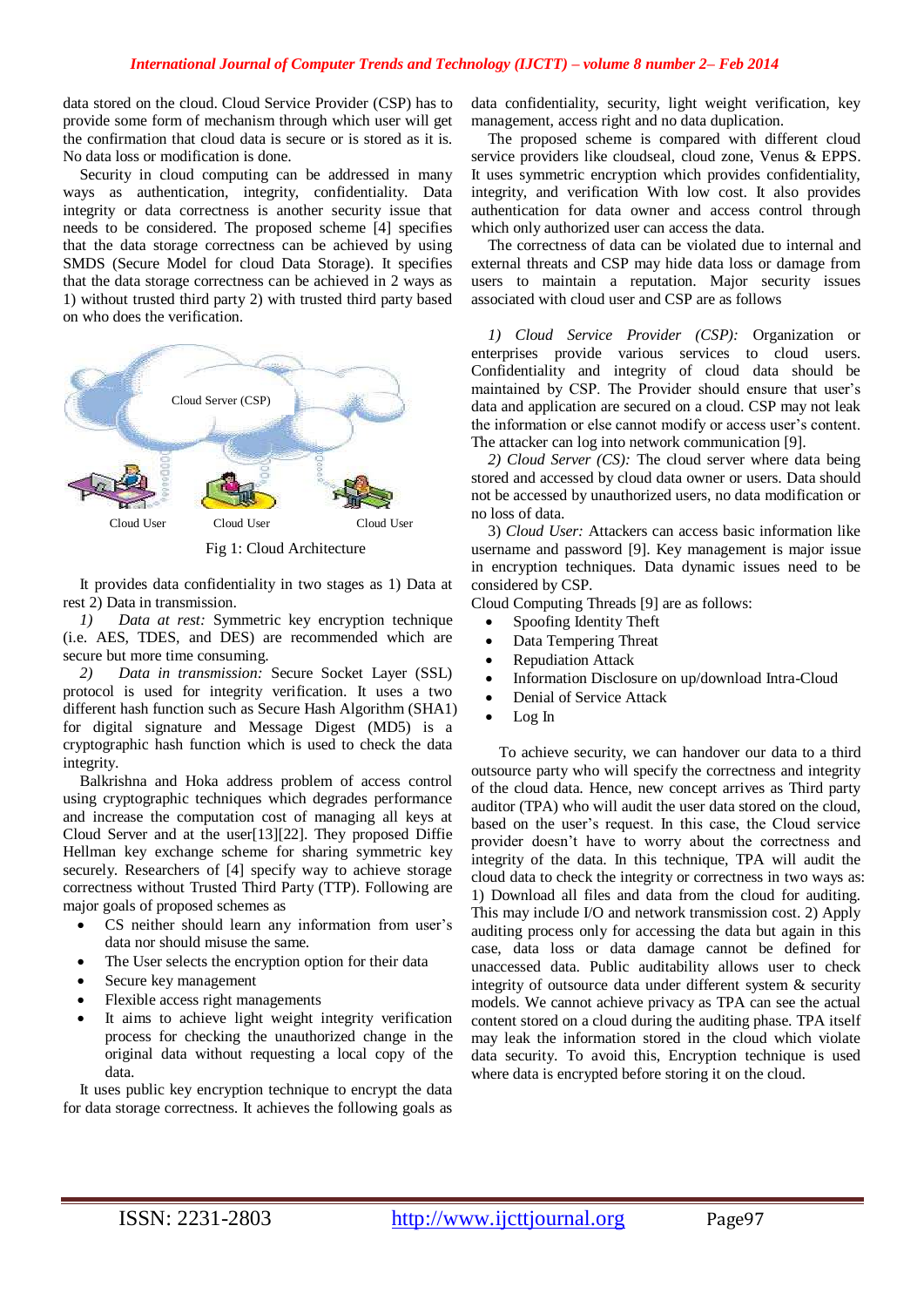Through this, they achieved privacy up to certain extent but which increases complex key management on user side. This technique cannot be long lasting as unauthorized user can easily access original content by using the decryption key which is easily available. Hence to achieve privacy preservation with public auditing using TPA for cloud data storage security, researchers have proposed various techniques.

#### **3. EXISTING SYSTEM**

The cloud data storage service contains 3 different entities as cloud user, Third party auditor & cloud server / cloud service provider (CSP). Cloud user stores large amount of data or files on a cloud server. User can upload their data on cloud server (CS) and that data will be managed by cloud service provider. Third party auditors will do the auditing on users request for storage correctness and integrity of data.

The proposed system specifies that user can access the data on a cloud as if the local one without worrying about the integrity of the data. Hence, Third Party Auditor allows checking the integrity of data. It supports privacy preservation

In cloud, data is stored in a centralized form and managing this data and providing security is very difficult. During auditing phase, TPA can read the user's data hence can modify. The reliability is increased as data is handled by TPA but data integrity is not achieved. It uses encryption technique to encrypt the contents of the file.

TPA checks the integrity of the data stored on a cloud but if the TPA itself leaks the user's data. Hence the new concept comes as auditing with zero knowledge privacy where TPA will audit the users' data without seeing the contents. It uses public key based homomorphic linear authentication (HLA) [1], [2] which allows TPA to perform auditing without requesting for user data. It reduces communication & computation overhead. In this, HLA with random masking protocol is used which does not allow TPA to learn data content.

3.1 Goals

- It allows TPA to audit users' data without knowing data content
- It supports batch auditing where multiple user requests for data auditing will be handled simultaneously.
- It provides security and increases performance through this system.

## 3.2 Design Goals

- *1) Public audit ability:* Allows third party auditor to check data correctness without accessing local data.
- *2) Storage Correctness:* The data stored on a cloud is as it. No data modification is done.
- *3) Privacy preserving:* TPA can't read the users' data during the auditing phase.
- *4) Batch Auditing:* Multiple users auditing request is handled simultaneously.
- *5) Light Weight:* Less communication and computation overhead during the auditing phase.

and for integrity check user as well as third party auditor can check the integrity of the data where we can achieve publicly auditing user data. It supports data dynamics & batch auditing. The major benefits of storing data on a cloud is the relief of burden for storage management, universal data access with location independent & avoidance of capital expenditure on hardware, software & personal maintenance.



Fig 3: Architecture of Data Security in Cloud Using TPA

# **4. PROPOSED SCHEME**

The data on the cloud has a minimum concern about sensitive information such as social security number, medical records, bank transaction and shipping manifests for hazardous material. We provide additional security by using Shamir's secret sharing algorithm. Shamir's Secret Sharing is an [algorithm](http://en.wikipedia.org/wiki/Algorithm) in [cryptography.](http://en.wikipedia.org/wiki/Cryptography) It is developed by [Adi Shamir.](http://en.wikipedia.org/wiki/Adi_Shamir) Secret data is divided into multiple parts or shares, which will be stored at multiple different clouds. To reconstruct the original data from multiple shares, we need to have at least k or more shares. WE cannot reconstruct the original data with share value than (k-1).

We don't need all shares to reconstruct the original data and therefore the threshold value (k) is used where any  $k$  of the parts are sufficient to reconstruct the original secret.

#### 4.1 Design Goals

The goal is to divide data D (e.g., a safe combination) into  $\mathbb{R}$  pieces  $D1, \ldots, Dn$  in such a way that:

- 1. Knowledge of any k or more Di pieces makes D easily computable.
- 2. Knowledge of any k-1 or fewer  $D_i$  pieces leaves D completely undetermined (in the sense that all its possible values are equally likely).

This scheme is called  $(k,n)$  threshold scheme. If  $k=n$  then all shares are required to reconstruct the original data.

Advantages of Proposed scheme

- 1.Secure: [Information theoretic security.](http://en.wikipedia.org/wiki/Information_theoretic_security)
- 2.Minimal: The size of each piece does not exceed the size of the original data.
- 3.Extensible: When k is kept fixed, we can add or delete Di shares dynamically without affecting other.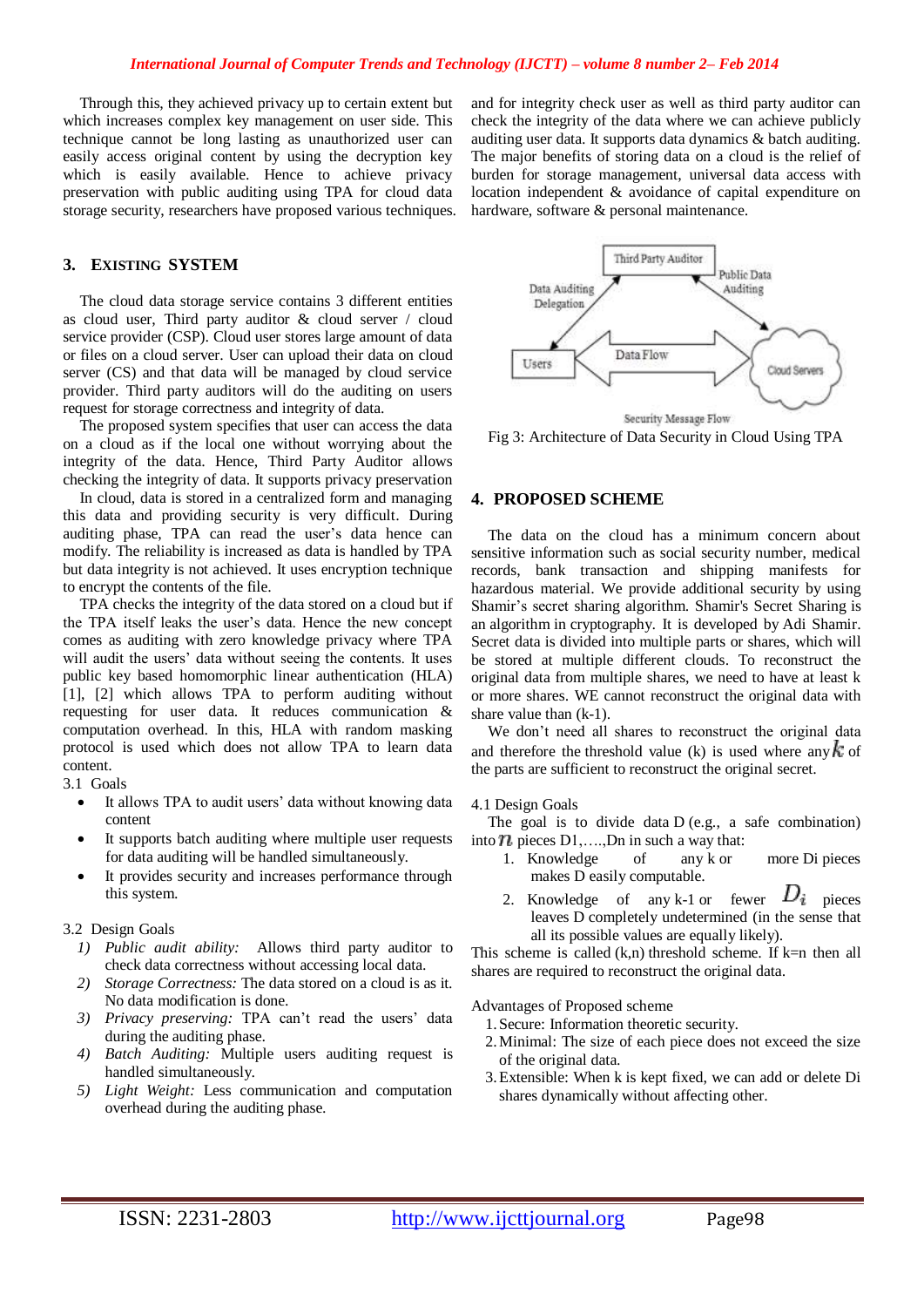#### *International Journal of Computer Trends and Technology (IJCTT) – volume 8 number 2– Feb 2014*

- 4.Dynamic: We can change the polynomial to increase the security and we can reconstruct the new shares.
- 5.Flexible: for authentication, we can maintent the security unlock categories based on its hierarchy.

## 4.2 Mathematical Model

Suppose we want to use a  $(k, n)$  threshold scheme to share our secret  $S$ , without loss of generality assumed to be an element in a [finite field](http://en.wikipedia.org/wiki/Finite_field) F of size  $0 < k < n < P$  where P a prime number.

Choose at random k-1 coefficients a1 ...ak-1 in F, and leta0=S. Build the polynomial

 $f(x) = a_0 + a_1x + a_2x^2 + a_3x^3 + \cdots + a_{k-1}x^{k-1}$ <br>Let us construct any *n* points out of it, for instance set  $i = 1, \dots, n$  to retrieve  $(i, f(i))$  Every participant is given a point (a pair of input to the polynomial and output).with k shares, we can find the coefficients of the polynomial using [interpolation](http://en.wikipedia.org/wiki/Curve_fitting) and the secret is the constant term a0.

#### 4.2.1 Preparation

Suppose that our secret is 1234 (S=1234). We wish to divide the secret into 6 parts  $(n=6)$ , where any subset of 3 parts (k=3) is sufficient to reconstruct the secret. At random we obtain two  $(k-1)$  numbers: 166 and 94.  $(a1=166; a2=94)$ 

Our polynomial to produce secret shares (points) is therefore:  $F(x) = 1234 + a66x + 94x^2$ 

From the above polynomial, we construct following six points: (1, 1494); (2, 1942); (3, 2578); (4, 3402); (5, 4414); (6, 5614) On each cloud will store this shares separately as  $(x \text{ and } f(x))$ .

## 4.2.2 Reconstruction

The value of  $k=3$ , so we need to have at least three shares to reconstruct the original data. Let us consider

 $(x_0, y_0) = (2, 1942); (x_1, y_1) = (4, 3402); (x_2, y_2) = (5, 4414)$ 

To reconstruct the original data, we use [Lagrange basis](http://en.wikipedia.org/wiki/Lagrange_polynomial)  [polynomials:](http://en.wikipedia.org/wiki/Lagrange_polynomial)  $\overline{a}$  $\overline{a}$ 

$$
\ell_0 = \frac{x - x_1}{x_0 - x_1} \cdot \frac{x - x_2}{x_0 - x_2} = \frac{x - 4}{2 - 4} \cdot \frac{x - 5}{2 - 5} = \frac{1}{6}x^2 - \frac{3}{2}x + \frac{10}{3}
$$
  
\n
$$
\ell_1 = \frac{x - x_0}{x_1 - x_0} \cdot \frac{x - x_2}{x_1 - x_2} = \frac{x - 2}{4 - 2} \cdot \frac{x - 5}{4 - 5} = -\frac{1}{2}x^2 + \frac{7}{2}x - 5
$$
  
\n
$$
\ell_2 = \frac{x - x_0}{x_2 - x_0} \cdot \frac{x - x_1}{x_2 - x_1} = \frac{x - 2}{5 - 2} \cdot \frac{x - 4}{5 - 4} = \frac{1}{3}x^2 - 2x + \frac{8}{3}
$$
  
\nTherefore

$$
f(x) = \sum_{j=0}^{6} y_j \cdot \ell_j(x)
$$
  
= 1234 + 166x + 94x<sup>2</sup>

Recall that the secret is the free coefficient, which means that S=1234, and we are done.

4.3 Proposed System Workflow



Fig 4.1 System Workflow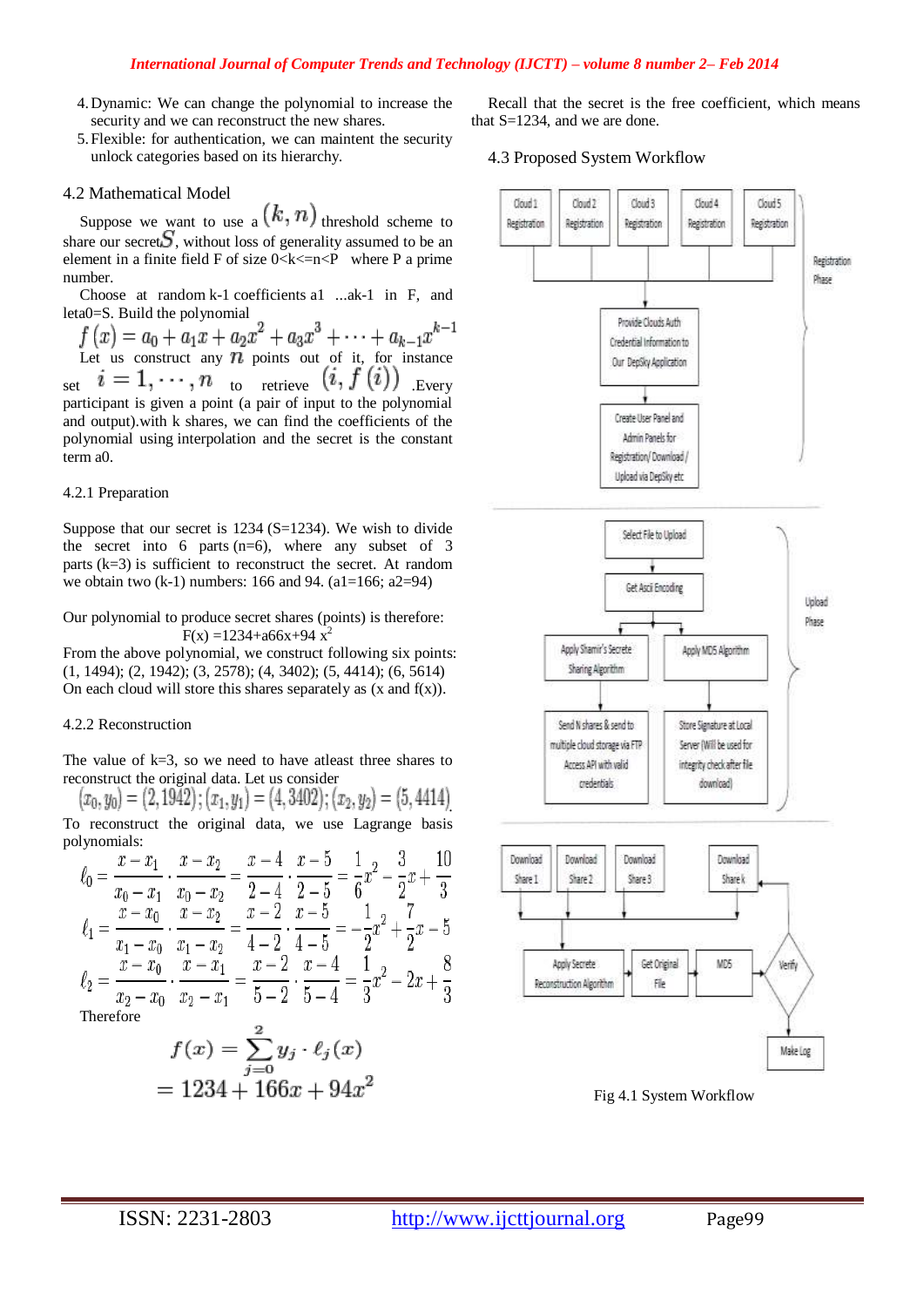## 4.4 Screen Shots



Fig 4.2 File Upload



Fig 4.3 File Download

#### 4.5 Result and Discussion

One can draw an infinite number of polynomials of degree 2 through 2 points. Unique polynomial of degree 2 can be defined with three points. This image gives better explanation for shamir's algorithm which is based on polynomial of finite field. That can't be represented in 2D plane



Fig 4: Analysis proof of Shamir's Secrete Sharing

This scheme specifies that 2 points required drawing line, 3 points for parabola and 4 points for cubic curve and so on. Similarly we need k points to define polynomial of degree k-1

## **5. CONCLUSIONS**

In this system, we proposed Shamir's Secrete sharing algorithm for Privacy Preservation with Public Auditing for cloud data storage security. Cloud computing security is a major issue that needs to be considered**.** Using TPA, We can verify the correctness and integrity of data stored on a cloud. It uses Shamir's Secrete Sharing algorithm along with public key based homomorphic linear authentication (HLA) protocol with random masking to achieve privacy preservation data security. We achieved zero knowledge privacy through random masking technique. The proposed algorithm is very efficient and strong algorithm through which we have achieved confidentiality, integrity and availability of cloud data.

#### **REFERENCES**

- [1] C wang, Sherman S. M. Chow, Q. Wang, K Ren and W. Lou, *"*Privacy-Preserving Public Auditing for Secure Cloud Storage*",IEEETrasaction on Computers I,* vol. 62, no. 2, pp.362- 375 , February 2013.
- *[2]* C. Wang, Q. Wang, K. Ren, and W. Lou, *"*Privacy-Preserving Public auditing for storage security in cloud computing*", in Proc.of IEEE INFOCOM'10, March 2010.*
- *[3]* Wang Shao-hu, Chen Dan-we, Wang Zhi-weiP, Chang Su-qin, *"*Public auditing for ensuring cloud data storage security with zero knowledge Privacy*" College of Computer, Nanjing University of Posts and Telecommunications, China, 2009*
- *[4]* KunalSuthar, Parmalik Kumar, Hitesh Gupta, *"*SMDS: secure Model for Cloud Data Storage*", International Journal of Computer applications, vol56, No.3, October 2012*
- *[5]* AbhishekMohta, Lalit Kumar Awasti, *"*Cloud Data Security while using Third Party Auditor*", International Journal of Scientific & Engineering Research, Volume 3, Issue 6, ISSN 2229-8 June 2012.*
- *[6]* Q. Wang, C. Wang,K.Ren, W. Lou and Jin Li *"*Enabling Public Audatability and Data Dynamics for Storage Security in Cloud Computing*", IEEE Transaction on Parallel and Distributed System, vol. 22, no. 5, pp. 847 – 859,2011.*
- *[7]* D. Shrinivas, *"*Privacy-Preserving Public Auditing in Cloud Storage security*", International Journal of computer science and Information Technologies, vol 2, no. 6, pp. 2691-2693, ISSN: 0975-9646, 2011*
- *[8]* K Govinda, V. Gurunath prasad and H. sathish kumar*, "* Third Party Auditing for Secure Data Storage in Cloud Through Digital Signature Using RSA*", International Journal of Advanced science and Technical Research, vol 4,no. 2, ISSN: 2249-9954,4 August 2012*
- *[9]* S. Marium, Q. Nazir, A. Ahmed, S. Ahthasham and Aamir M. Mirza, *"*Implementation of EAP with RSA for Enhancing The Security of Cloud Computig*", International Journal of Basic and Applied Science, vol 1, no. 3, pp. 177-183, 2012*
- *[10]* XU Chun-xiang, HE Xiao-hu, Daniel Abraha, *"*Cryptanalysis of Auditing protocol proposed by Wang et al. for data storage security in cloud computing", *http://eprint.iacr.org/2012/115.pdf*, *and cryptology eprint archive: Listing for 2012.*
- *[11]* B. Dhiyanesh"A Novel Third Party Auditability and Dynamic Based Security in Cloud Computing" *, International Journal of Advanced Research in Technology, vol. 1,no. 1, pp. 29-33, ISSN: 6602 3127, 2011*
- *[12]* C. Wang, Q. Wang and K. Ren, *"*Ensuring Data Storage security in Cloud Computing*",IEEE Conference Publication, 17th International Workshop on Quality of Service (IWQoS), 2009*
- *[13]* Balkrishnan. S, Saranya. G, Shobana. S and Karthikeyan. S, *"*Introducing Effective Third Party Auditing (TPA) for Data Storage Security in Cloud*", International Journal of computer science and Technology, vol. 2, no. 2, ISSN 2229-4333 (Print) | ISSN: 0976-8491(Online), June 2012*